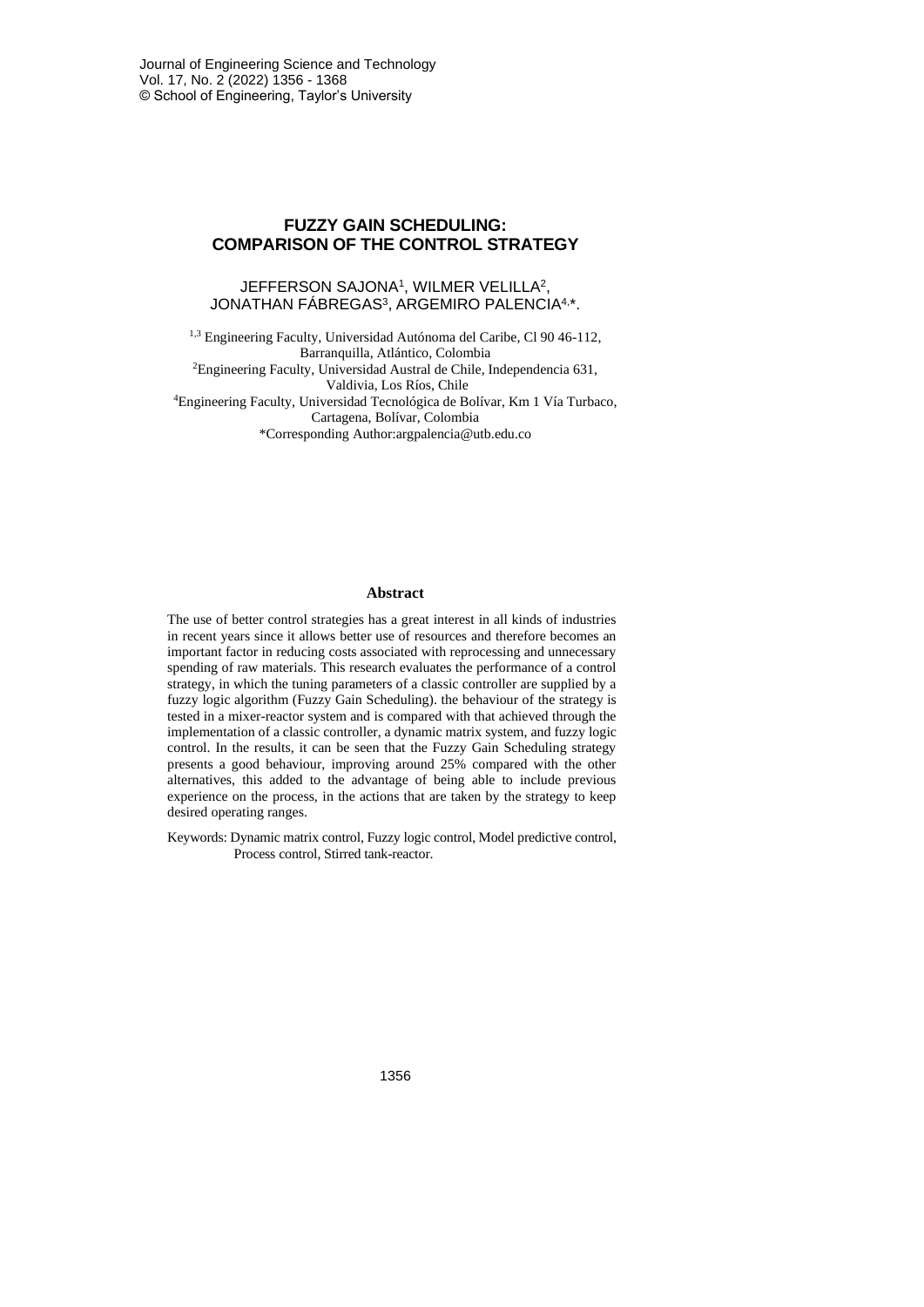### **1. Introduction**

In process control the most widely used system at the industrial level is the proportional, integral, and derivative (PID) controller loop, this very important alternative represents around 90% of the market [1]. however, its performance against some highly non-linear processes can be affected because it is based on a linear representation of the systems. To face this problem, advanced control strategies have been developed to allow dealing with non-linearities and obtain better results. The use of fuzzy logic to monitor PID controllers is one of these alternatives, which is designed to improve the performance of the classic PID and address nonlinearities.

Several studies on PID controllers improved by algorithms have been developed previously, the most relevant started around 1990 with [2-5], they use tuning techniques using diffuse logic implemented in different systems to keep the parameters in the desired ranges. That is how in [4] a fuzzy inference engine is used to supply the tuning parameters of a controller which was implemented to maintain the level in a container of a power generation plant achieving better performance than the PID system.

In Ling and Edgar [6] they used the in-line tuning technique using diffuse logic implemented in a water-gas shift reactor to keep the temperature in the desired ranges, commenting that greater stability and response speed is achieved in the proposed strategy than in classical PID control.

In Müller et al. [7] a similar strategy is used to perform the control in a wastewater treatment process, the strategy could detect the presence of unsafe conditions and based on that diagnosis, a set of fuzzy logic rules allowed actions to be taken to return the process to a safe operating state, improvements of up to 47% are obtained in the relevant variables.

Abilov et al. [8] showed the performance of a MIMO multivariable control loop using fuzzy logic implemented over an oil refining industry process, comment that the implemented control performs better than classic control and stabilization time is lower by up to 20% than in a simple loop with PID. Sarma [9] analysed the performance of a diffuse control strategy implemented in an exothermic reactor with high non-linearities in two of its output variables, the results say that diffuse control performs better for this application in both servo and regulatory control and oscillations up to 15% lower than those achieved with classic PID control are obtained.

Research on the use of fuzzy logic to improve classical control continued and appear [10-14] in which controllers are optimized, the results show that minor deviations are obtained in all cases when a supervised control is implemented. In the last decade [15-27] they used Fuzzy Gain Scheduling for processes with high nonlinearities showing favourable results with decreases of up to 10% of the error. More recently [28-38] use the on-line supervisor system as an option to improve the goals of different processes with promising results in all cases.

Although there are several types of research in the field of fuzzy logic and its application has been done in many systems, it is important to compare its results with recent control strategies, the following sections show the implementation of fuzzy fain scheduling in a reactor-mixer and its comparison with the dynamic matrix (DMC) and fuzzy logic control (FLC).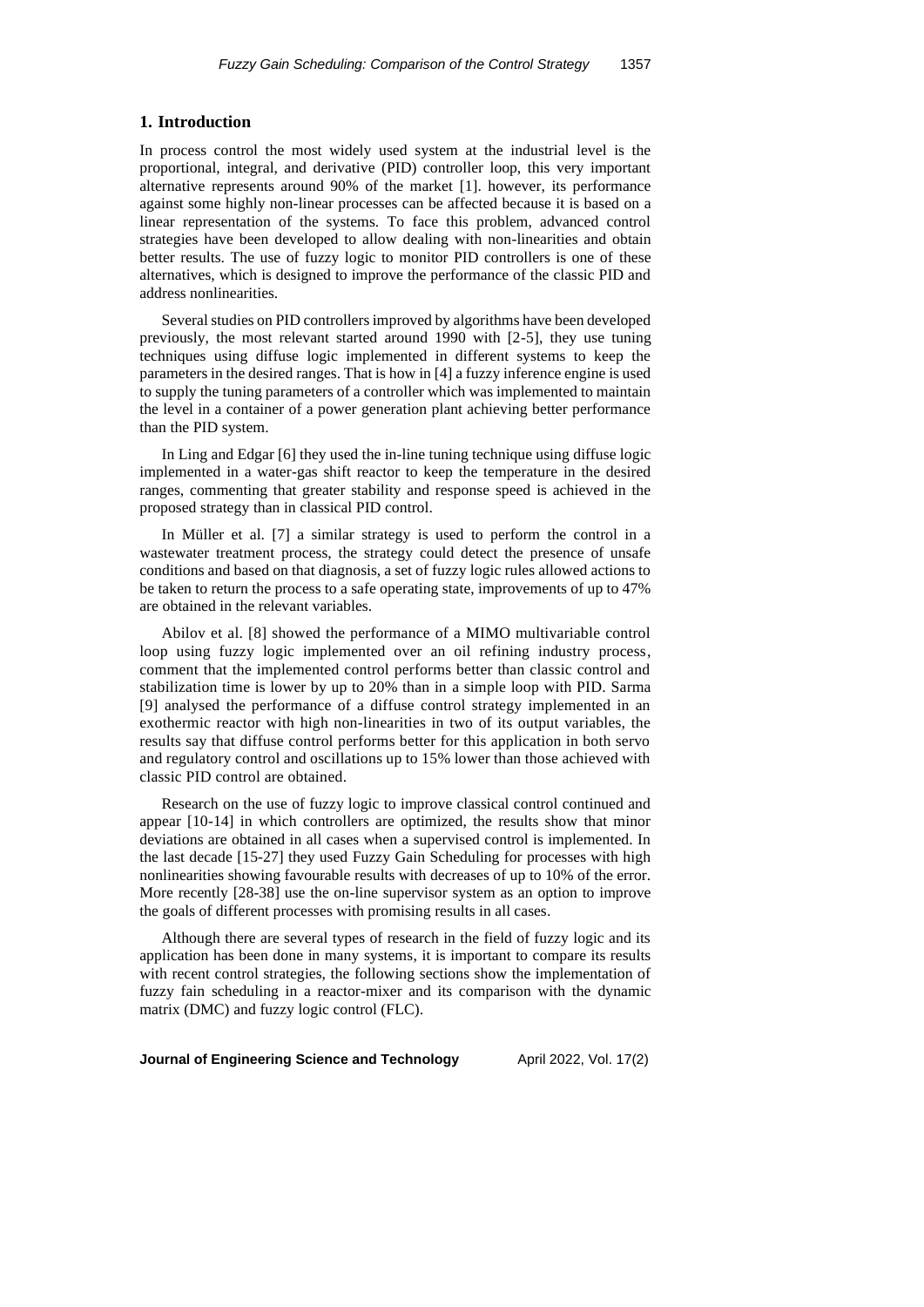# **2. Dynamic System Modelling**

The process used in the study exists as a part of many industrial methods to obtain a substance from a combination of different condition parameters, the reason to use it here is that due to its behaviour, under certain conditions it is possible to obtain changes in process gain during normal operation. It occurs in two stages, the first in a stirred tank where enters a flow  $f_i(f_1)$  with a temperature  $T_1$ , which has a  $C_{A1}$ concentration of substance *A*, also enters a recirculation flow  $f_r$  with temperature  $T_7$ and  $C_{A7}$  concentration of the substance *A* and  $C_{B7}$ ,  $C_{C7}$  of products *B* and *C* that comes from the reactor downstream and that constitutes the process second stage.

The stirred tank is heated by the action of the steam flow  $w<sub>S</sub>$  from a coil located inside, from which comes an  $f_0$  purge flow and an  $f_2$  process flow which have a temperature  $T_2$  and concentrations  $C_{A2}$ ,  $C_{B2}$ ,  $C_{C2}$  of A, B and C respectively.

The stirred tank and the reactor are joined by a piping system, the *f*<sup>4</sup> flow enters the reactor with properties different from point 2 due to transport delay, inside the reactor take place the reaction  $A \rightarrow 2B+C$  and exits the *f*<sub>5</sub> flow with temperature  $T_5$ and concentrations  $C_{A5}$ ,  $C_{B5}$ ,  $C_{C5}$ .

The recirculation flow is supplied by a pump connected to the reactor outlet by a piping system. Figure 1 shows a system schematic.



**Fig. 1. Stirred tank-reactor system.**

#### **2.1.Dynamic model**

For dynamic modelling, equations corresponding to fundamental principles of thermodynamics and heat transfer are used, and are shown in the system below together with representations for transport delay:

Stirred tank mass balance:

$$
f_1(t)\rho_1(t) + f_r(t)\rho_5(t) - f_0(t)\rho_2(t) - f_2(t)\rho_2(t) = A_t \frac{d}{dt} [h_1(t)\rho_2(t)] \tag{1}
$$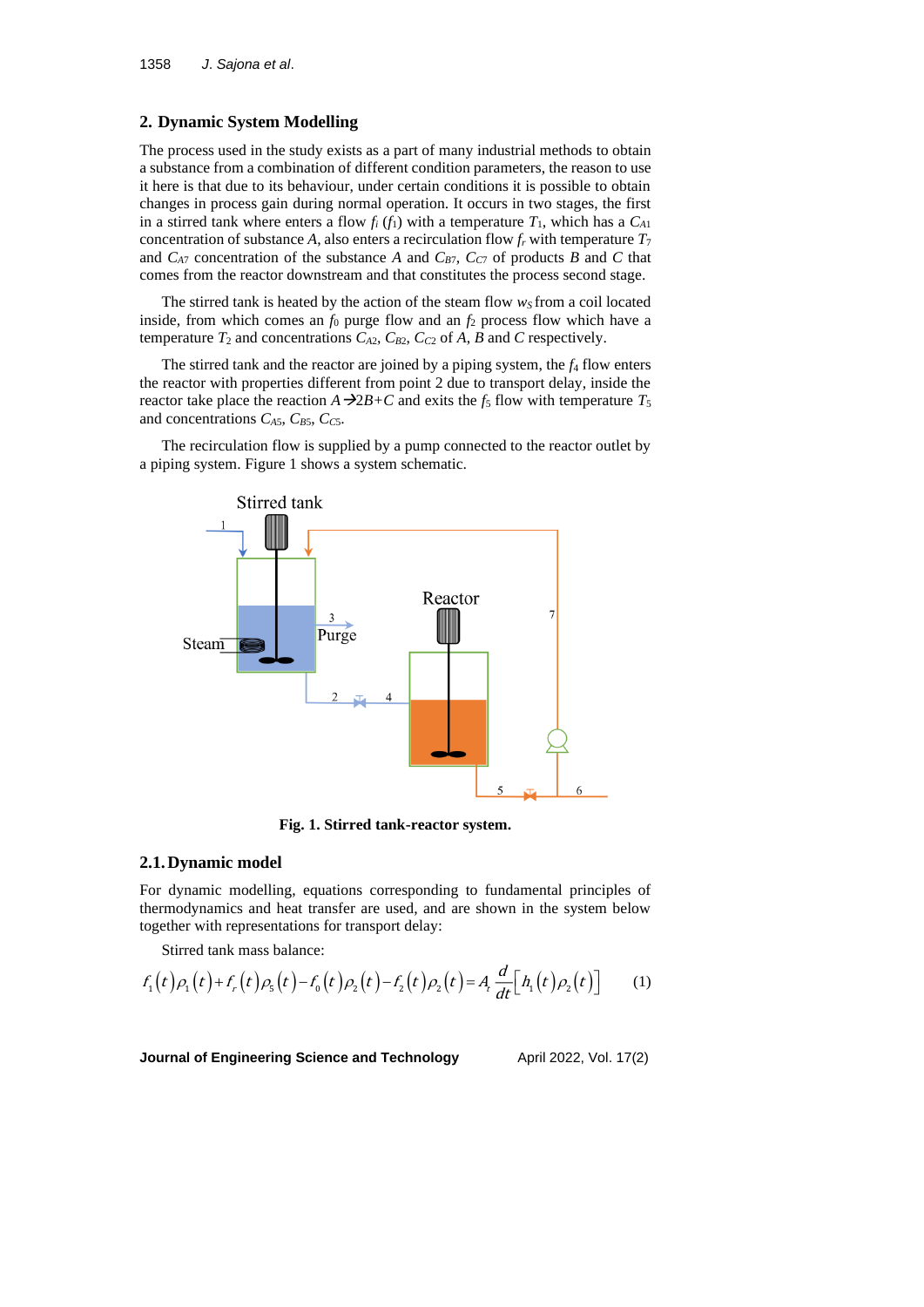Reactor mass balance

$$
f_2(t)\rho_4(t) - f_5(t)\rho_5(t) = A_R \frac{d}{dt} \Big[ h_2(t)\rho_5(t) \Big]
$$
\n(2)

Molar balance of A in stirred tank

$$
f_1(t)C_{A1}(t) + f_r(t)C_{A5}(t) - f_0(t)C_{A2}(t) - f_2(t)C_{A2}(t) = A_R \frac{d}{dt} \Big[ h_1(t)C_{A2}(t) \Big] (3)
$$

Molar balance of B in stirred tank

$$
f_r(t)C_{BS}(t) - f_0(t)C_{B2}(t) - f_2(t)C_{B2}(t) = A_R \frac{d}{dt} \Big[ h_1(t)C_{B2}(t) \Big]
$$
\nMolar balance of C in stirred tank

$$
f_r(t)C_{cs}(t) - f_0(t)C_{c2}(t) - f_2(t)C_{c2}(t) = A_R \frac{d}{dt} [h_1(t)C_{c2}(t)]
$$

Molar balance of A in Reactor

$$
f_2(t)C_{A4}(t) - f_5(t)C_{A5}(t) - 0.5A_R r_B(t)h_2(t) = A_R \frac{d}{dt} [h_2(t)C_{A5}(t)]
$$
 (6)

Molar balance of B in Reactor

$$
f_2(t)C_{B4}(t) - f_5(t)C_{B5}(t) + A_R r_B(t)h_2(t) = A_R \frac{d}{dt} \Big[ h_2(t)C_{B5}(t) \Big]
$$
\n(7)

Molar balance of C in Reactor

$$
f_2(t)C_{c4}(t) - f_5(t)C_{c5}(t) + 0.5A_R r_B(t)h_2(t) = A_R \frac{d}{dt} [h_2(t)C_{c5}(t)]
$$
\n(8)

Energy Balances Mixer:

$$
f_1(t)\rho_1(t)c_pT_1(t)+f_r(t)\rho_5(t)c_pT_5(t)-f_0(t)\rho_2(t)c_pT_2(t) -f_2(t)\rho_2(t)c_pT_2(t)+UA_s[T_s(t)-T_2(t)] = A_t c_v \frac{d}{dt}[h_1(t)\rho_2(t)T_2(t)]
$$
\n(9)

Energy balance in the steam coil

$$
w_s(t)\lambda - UA_s\big[T_s(t) - T_2(t)\big] = C_M \frac{d}{dt}\big[T_s(t)\big]
$$
\n(10)

Reactor Energy Balance

$$
f_2(t)\rho_4(t)c_pT_4(t) - f_5(t)\rho_5(t)c_pT_5(t) + A_Rh_2(t)r_B(t)\Delta H_B
$$
  
=  $A_Rc_v\frac{d}{dt}[h_2(t)\rho_5(t)T_5(t)]$  (11)

Stirred tank inlet density

$$
\rho_1(t) = \rho_0 + \alpha_1 C_{A1}(t)
$$
  
Stirred tank outlet density (12)

$$
\rho_2(t) = \rho_0 + \alpha_1 C_{A2}(t) + \alpha_2 C_{B2}(t) + \alpha_3 C_{C2}(t)
$$
\n  
\nReactor output density\n
$$
(13)
$$

$$
\rho_{5}(t) = \rho_{0} + \alpha_{1} C_{A5}(t) + \alpha_{2} C_{B5}(t) + \alpha_{3} C_{C5}(t)
$$
\nFactor rate

\n
$$
(14)
$$

Reaction rate

$$
r_{B} = K_{0} C_{A} C_{BS}(t) e^{-\frac{E}{RT}}
$$
\n(15)

**Journal of Engineering Science and Technology** April 2022, Vol. 17(2)

(5)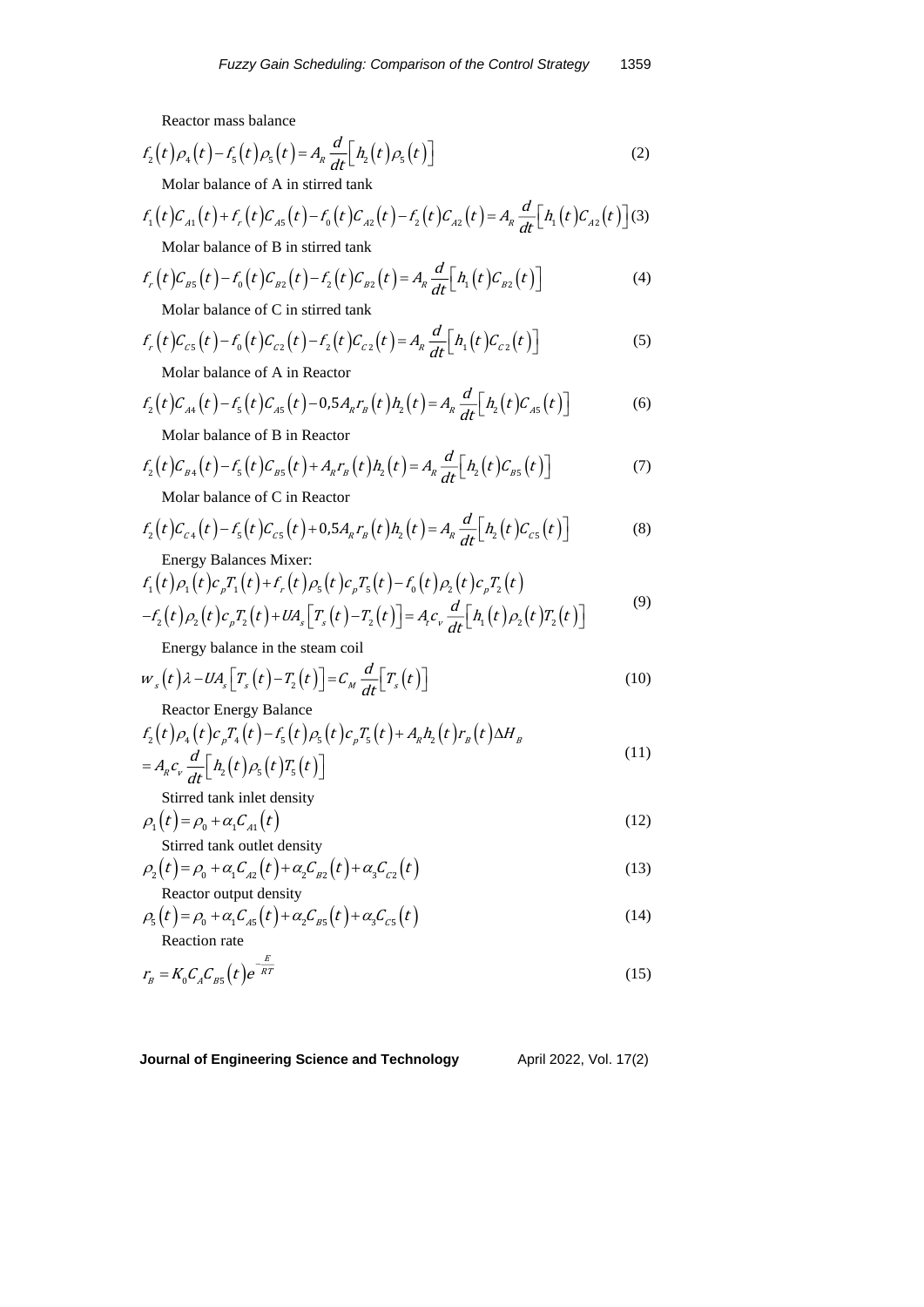In the dynamic model  $\alpha$  is a known constant,  $\rho$  is density,  $f$  is the actual flow, *h* is the level of fluid,  $A_R$  is the bottom area in the reactor,  $C_{Ax}$  is the concentration of substance *A* in position *x*,  $C_{Bx}$  is the concentration of substance *B* in position *x*,  $C_{Cx}$  is the concentration of substance *C* in position *x*,  $T_x$  is the temperature in position *x*,  $C_p$  and  $C_v$  are specific heat at constant pressure and volume,  $\lambda$  is water heat of vaporization and *ΔH* is reaction energy.

The system of equations (1) to (15) together with the transport delay, are suitable to represent the dynamics of the process studied, the transfer function obtained after modelling the entire system using computational tools is shown in the next section Eq. (16).

#### **3. Results and Discussion**

The results of control strategies are shown in this section, the study was carried using numerical methods in MATLAB Simulink and the appropriate modelling of system equation proposed in Section 2.1, Eq. (1) - Eq. (15).

### **3.1.Classic PID control**

The Concentration of *A* in the reactor outlet flow is the controlled variable for the implemented strategy. To establish the parameters of the controller, a test is performed to identify the process by changing the steam flow  $(w_s)$  from its steady state to 5% above this value. The results allowed to adjust a first order plus deadtime model using the FIT 3 method proposed by Smith and Corripio [39], the model variables are shown in Table 1 and the associated transfer function in Eq. (16).

$$
G(s) = \frac{-0.3e^{-9.2s}}{30.4s + 1}
$$
 (16)

Using this model, the Dhalin synthesis tuning method for PID controllers is applied and the values for gain, integral time, and derivative time shown in Table 2 are obtained.

**Table 1. First-order plus deadtime model.**

| Fit 3  |
|--------|
| $-0.3$ |
| 30,4   |
| 9,2    |
|        |

**Table 2. PID controller parameters.**

|          | PID    |
|----------|--------|
| tı       | 30,4   |
| $\tau_D$ | 4,6    |
| $K_c$    | $-5,8$ |

By establishing the PID feedback control strategy, the behavior of the changes in each control point and disturbances is obtained, as shown in Fig. 2.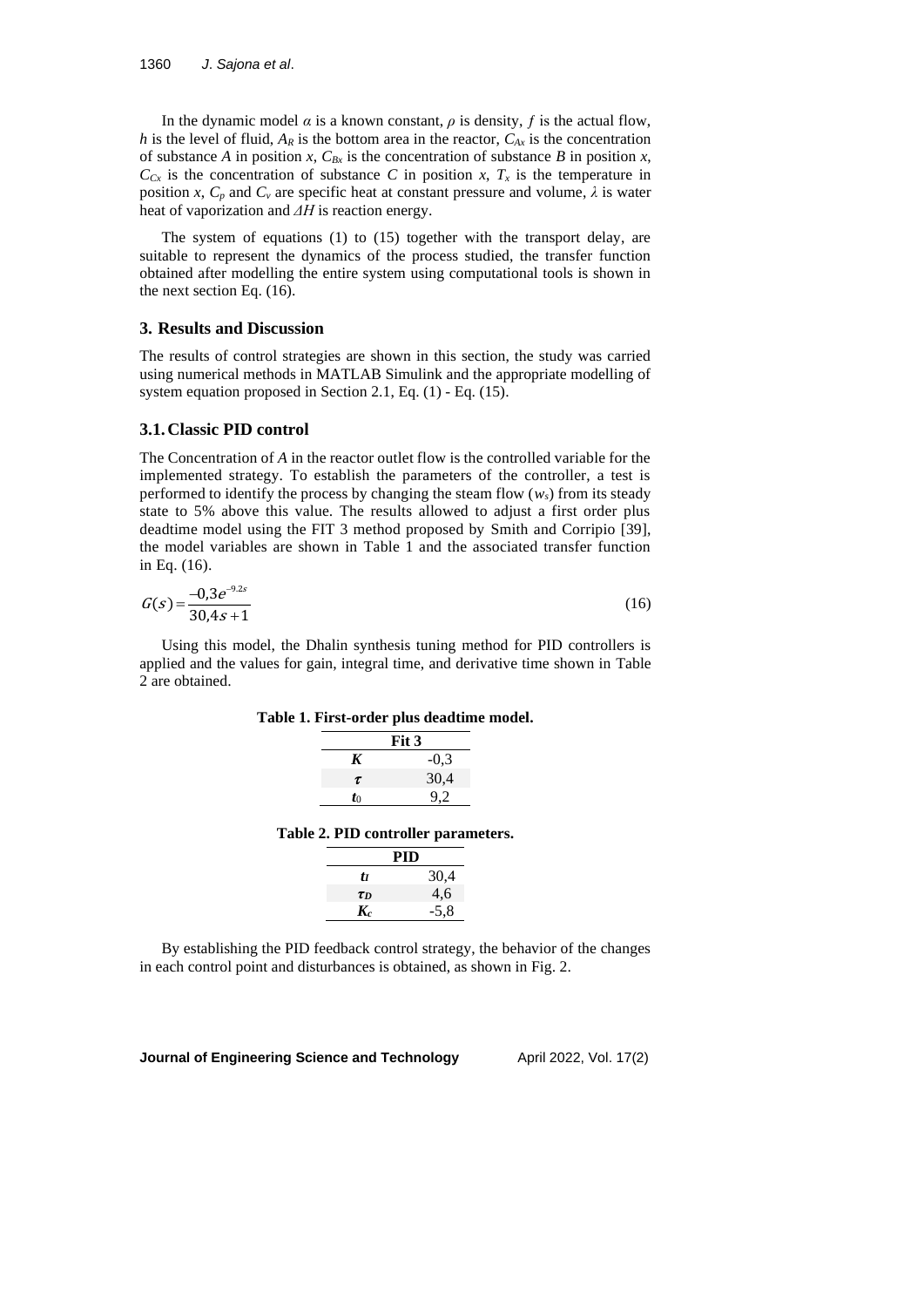

**Fig. 2. Behaviour against Setpoint disturbances (10s),**  5% of  $T_1$  (300 s) and in  $C_{41}$  (700 s) (PID).

### **3.2.Dynamic matrix control**

To implement the dynamic matrix control (DMC) strategy, the first thing is to set the control horizon which is normally an integer between 1 and 6 [40], in the particular case the system takes a control horizon (HC) of 5 to decrease the controller aggressiveness, also the process response curve is determined against changes in the controller, then the sampling time and sample size are chosen, the size of the controller output vector to be predicted is then obtained, construct the system representation matrix against changes in the controller signal, finally, the DMC algorithm is implemented using the least-squares method and the suppression factor (*λ*) is calculated using the formulation developed by Iglesias et al. [41] which appears in Eq. (17). Figure 3 shows the performance of the DMC system.



**5% of** *T*<sup>1</sup> **(300 s) and in** *C<sup>A</sup>*<sup>1</sup> **(700 s) (DMC).**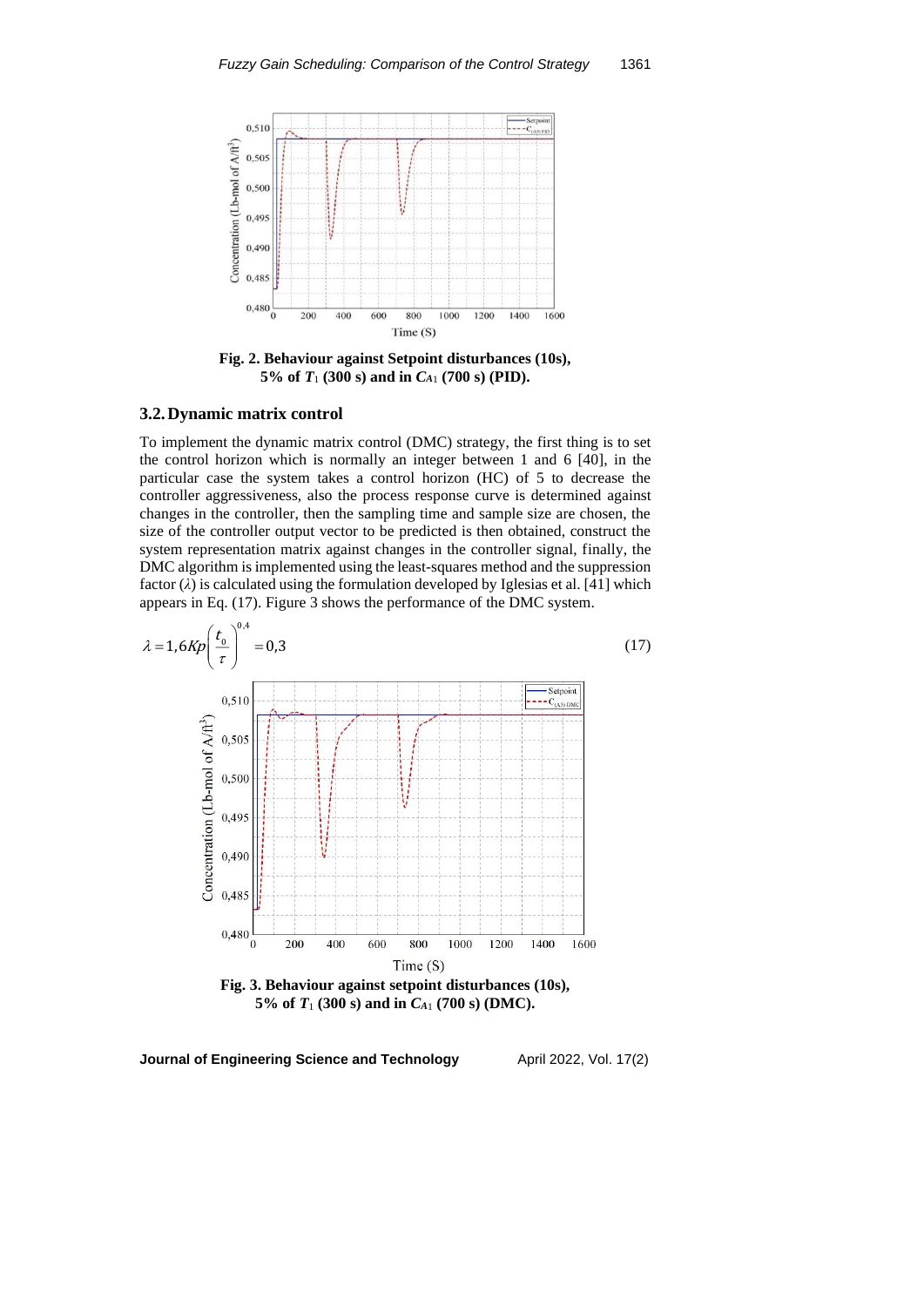# **3.3.Fuzzy logic control**

To develop a correct control strategy using fuzzy logic (FLC) it is necessary to establish the error behaviour in terms of its absolute value as well as its change rate, the following linguistic variables were used in this research: (NB) Negative big, (NS) Negative small, (Z) Zero, (PS) Positive Small and (PB) Positive big, which were accompanied by rules based on the knowledge of the analysed system to obtain the desired results. Figure 4 shows the performance of the FLC control strategy for changes at the checkpoint and against disturbances.



**Fig. 4. Behaviour against Setpoint disturbances (10s), 5% of** *T*<sup>1</sup> **(300 s) and in** *C<sup>A</sup>*<sup>1</sup> **(700 s) (FLC).**

# **3.4.PID fuzzy gain scheduling**

To implement a control strategy using gain scheduling (PFGS), it is required to establish membership rules and functions, which allow the calculation of the PID controller adjustment parameters in real-time and for any operating condition. Figure 5 presents the strategy block diagram and Tables 3, 4, and 5 show the rules used, based on the methodology proposed by Zhao et al. [2].



**Fig. 5. PFGS block diagram.**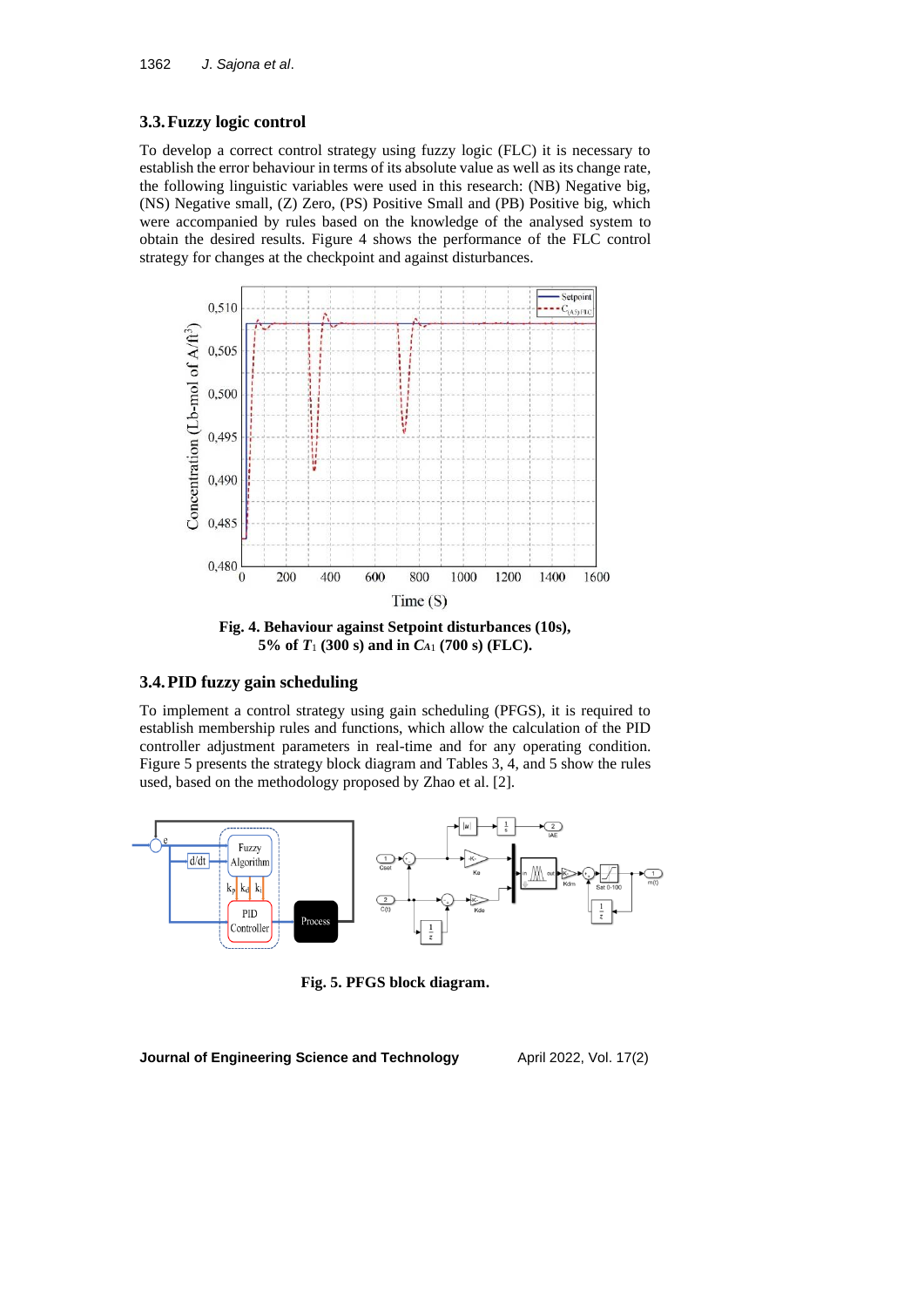The fuzzy algorithm is used to adjust the control parameters of the system, obtaining values B and S which change from 0.0 to 1.0.

This uses the error *e*(*k*) and the change in error *Δe*(*k*) for the whole system. NB, NM, NS, ZO, PS, PM, and PB correspond to a value between -1.0 and 1.0 (NB: - 0.9; NM: -0.6; NS: -0.3; ZO: 0.0; PS:0.3; PM:0.6; PB:0.9), which are presented in Tables 3, 4 and 5.

|          |           | Table 3. Kp rules.        |    |           |    |           |           |    |
|----------|-----------|---------------------------|----|-----------|----|-----------|-----------|----|
|          |           | $\Delta e$ (error change) |    |           |    |           |           |    |
|          |           | NB                        | NM | <b>NS</b> | ZO | <b>PS</b> | <b>PM</b> | РB |
|          | NB        | B                         | в  | в         | в  | в         | В         | В  |
| e(error) | <b>NM</b> | S                         | B  | B         | B  | B         | B         | S  |
|          | NS        | S                         | S  | В         | B  | В         | S         | S  |
|          | ZO        | S                         | S  | S         | B  | S         | S         | S  |
|          | PS        | S                         | S  | B         | B  | в         | S         | S  |
|          | PM        | S                         | B  | B         | B  | B         | B         | S  |
|          | R         | в                         | в  | в         | в  | в         | в         | В  |

**Table 4.** *Kd* **rules.**

|          |      | $\Delta e$ (error change) |     |           |          |   |   |    |
|----------|------|---------------------------|-----|-----------|----------|---|---|----|
|          |      | NB                        | NM. | <b>NS</b> | ZO PS PM |   |   | PB |
|          | NB   | S                         | S   | S         | S        | S | S | S  |
|          | NM B |                           | B   | S         | S        | S | B | B  |
|          | NS   | в                         | B   | B         | S        | B | B | B  |
| e(error) | ZO   | B                         | B   | B         | B        | B | B | B  |
|          | PS   | В                         | в   | B         | S        | в | в | B  |
|          | PМ   | B                         | B   | S         | S        | S | B | B  |
|          |      | S                         | S   | S         | S        | S | S | S  |

|          |           | Table 5. a rules. |     |                             |                |                             |                             |                |  |
|----------|-----------|-------------------|-----|-----------------------------|----------------|-----------------------------|-----------------------------|----------------|--|
|          |           | Δe (error change) |     |                             |                |                             |                             |                |  |
|          |           | NB                | NM. |                             | NS ZO PS PM    |                             |                             | - PB           |  |
|          | NB        | $\mathcal{D}$     | 2   | $\mathcal{D}_{\cdot}$       | $\mathfrak{D}$ | 2                           | $\mathcal{D}_{\mathcal{A}}$ | $\mathfrak{D}$ |  |
| e(error) | <b>NM</b> | -3                | 3   | 2                           | 2              | 2                           | $\mathcal{F}$               | 3              |  |
|          | NS        | 4                 | 3   | 3                           | 2              | 3                           | 3                           |                |  |
|          | ZO        | .5                | 4   | 3                           | 3              | 3                           | 4                           | 5              |  |
|          | PS        |                   | 3   | 3                           | $\mathfrak{D}$ | 3                           | 3                           |                |  |
|          | PМ        | 3                 | 3   | $\mathcal{L}$               | $\mathcal{L}$  | $\mathcal{D}_{\mathcal{L}}$ | 3                           | 3              |  |
|          | R         | 2                 | 2   | $\mathcal{D}_{\mathcal{L}}$ | 2              | 2                           | 2                           | 2              |  |

The method used in [2] is based on the system frequency response, so it is necessary to know the ultimate gain  $(K_{cu})$  and the last period  $(T_u)$  for the calculations of *Kc*,*max*, *Kcmin*, *Kd*,*max*, and *Kd*,*min* which are parameters required by Gain scheduling. Figure 6 shows the results obtained for the PFGS control.

**Journal of Engineering Science and Technology** April 2022, Vol. 17(2)

J.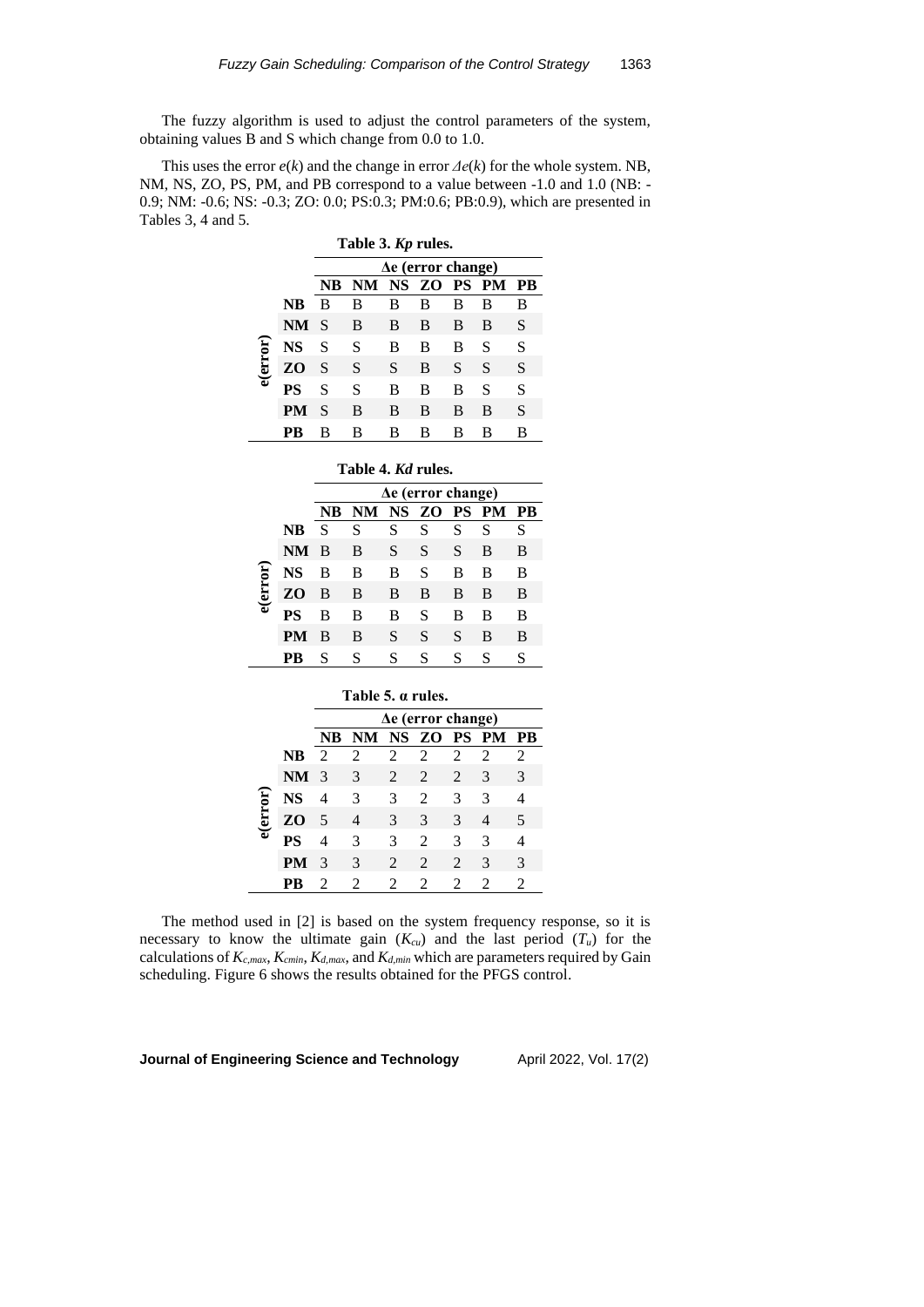

**Fig. 6. Behaviour against Setpoint disturbances (10s), 5% of** *T*<sup>1</sup> **(300 s) and in** *C<sup>A</sup>*<sup>1</sup> **(700 s) (FPGS).**

### **3.5.Control strategies analysis**

In all cases, the controller performance is evaluated by applying a change of  $+/-$ 10% in setpoint and  $+/- 10\%$  in temperature  $(T_1)$  and concentration  $(C_{A1})$  of inlet flow (*f*1). Table 6 shows the results of the Integral Absolute Error (IAE) which is a control measure very precise and gives exact comparisons between different control strategies. Figure 7 shows the behaviour of all strategies for a modification of the operating point, a lower IAE value can be seen for the case in which Fuzzy Gain Scheduling is used, showing that this strategy is an efficient alternative for the control of systems and present a better performance than other control strategies in around 25% in all analysed scenarios.





**Fig. 7. Behaviour against Setpoint disturbances (10s), 5% of** *T*<sup>1</sup> **(300 s) and in** *C<sup>A</sup>*<sup>1</sup> **(700 s) (FPGS).**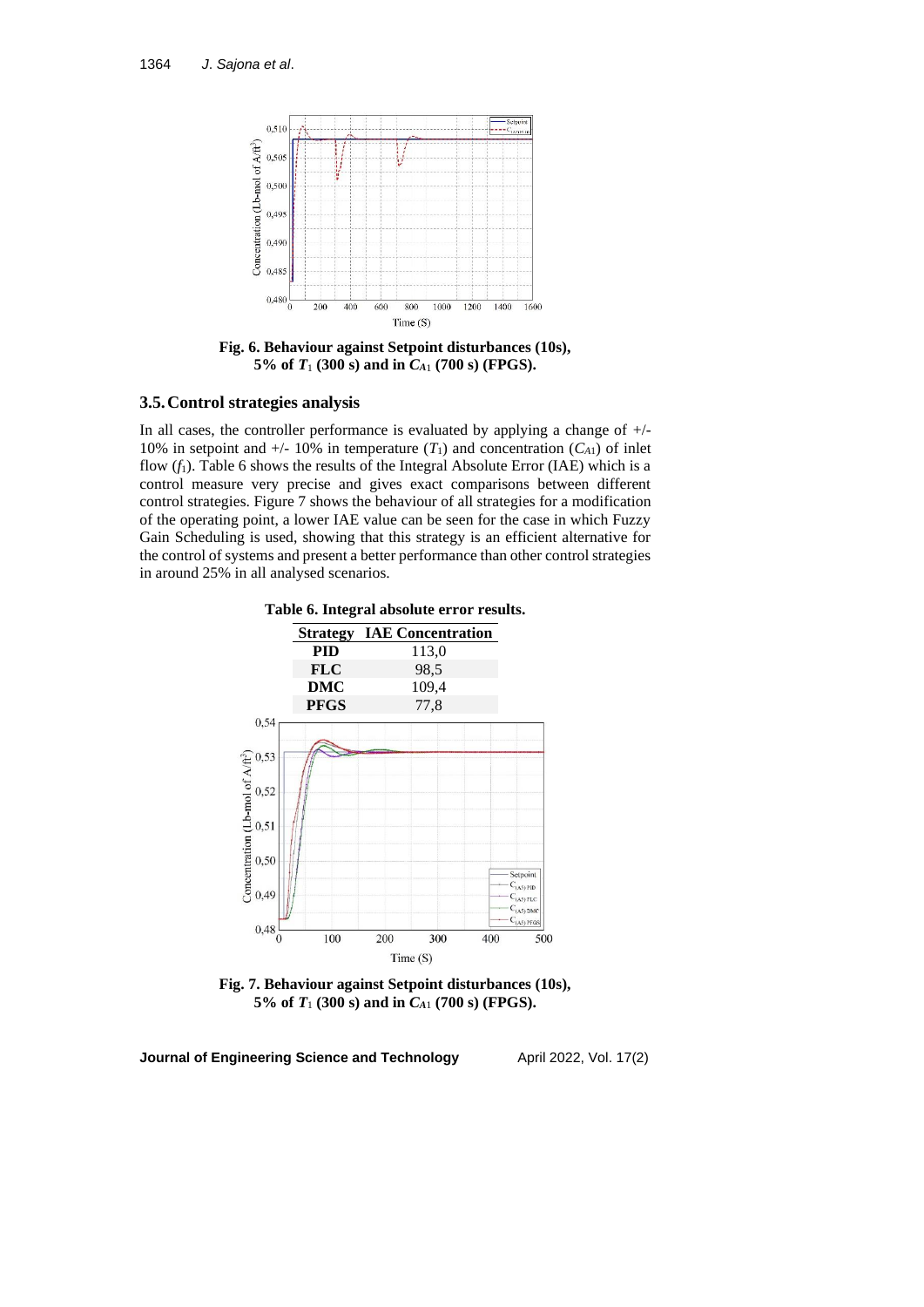### **4.Conclusions**

In this paper, a mathematical model of a combined process with reactions is used to capture the dynamic behaviour of a nonlinear system. PID controllers can be easily tuned when compared to advanced control strategies like dynamic matrix control, fuzzy logic, and Gain scheduling; however, they have limitations for the process that has a considerable change of its dynamics with a change in the operating condition.

The FPGS strategy proposed is an alternative because even though requires previous knowledge of the system behaviour to implement accurate inference rules, it can easily adjust the response against a significant change in process dynamic. As a result of this, and based on integral absolute error, the strategy based on Fuzzy Gain Scheduling presents a better behaviour than classic PID control, dynamic matrix control, and fuzzy logic control, improving up to 25% performance, which allows saying that there are lower deviations from the setpoint when using this alternative.

On the other hand, the implementation of this advanced strategy is an attractive option because it allows to develop the control of several loops with the implementation of a single system, and it is also possible to deal with processes dynamics with large nonlinearities and disturbances such as changes in process gain during operation.

# **References**

- 1. Kozák, Š. (2014). State-of-the-art in control engineering. *Journal of Electrical Systems and Information Technology*, 1(1), 1-9.
- 2. Zhao, Z.-Y.; Tomizuka, M.; and Isaka, S. (1993). Fuzzy gain scheduling of PID controllers. *IEEE Transactions on Systems Man and Cybernetics*, 23(5), 1392-1398.
- 3. Ling, C.; and Edgar, T.F. (1992). A new fuzzy gain scheduling algorithm for process control. *Proceedings of American Control Conference*. Chicago, USA, 2284-2290.
- 4. Lee, K. B. (1993). Application of a fuzzy logic based self-tuning PID controller to the control of drum water level of a boiler for a power generating plant. 1993 2*nd International Conference on Advances in Power System Control*, *Operation and Management*, *APSCOM-*93. Hong Kong, 849-854.
- 5. Ling, C.; and Edgar, T.F. (1994). Experimental verification of model-based fuzzy gain scheduling technique. *Proceedings of the American Control Conference*. Baltimore, USA, 2475-2480.
- 6. Ling, C.; and Edgar, T.F. (1997). Real-time control of a water-gas shift reactor by a model-based fuzzy gain scheduling technique. *Journal of Process Control*, 7(4), 239-253.
- 7. Müller, A.; Marsili-Libelli, S.; Aivasidis, A.; Lloyd, T.; Kroner, S.; and Wandrey, C. (1997). Fuzzy control of disturbances in a wastewater treatment process. *Water Research*, 31(12), 3157-3167.
- 8. Abilov, A.G.; Zeybek, Z.; Tuzunalp, O.; and Telatar, Z. (2002). Fuzzy temperature control of industrial refineries furnaces through combined feedforward/feedback multivariable cascade systems. *Chemical Engineering and Processing*, 41(1), 87-98.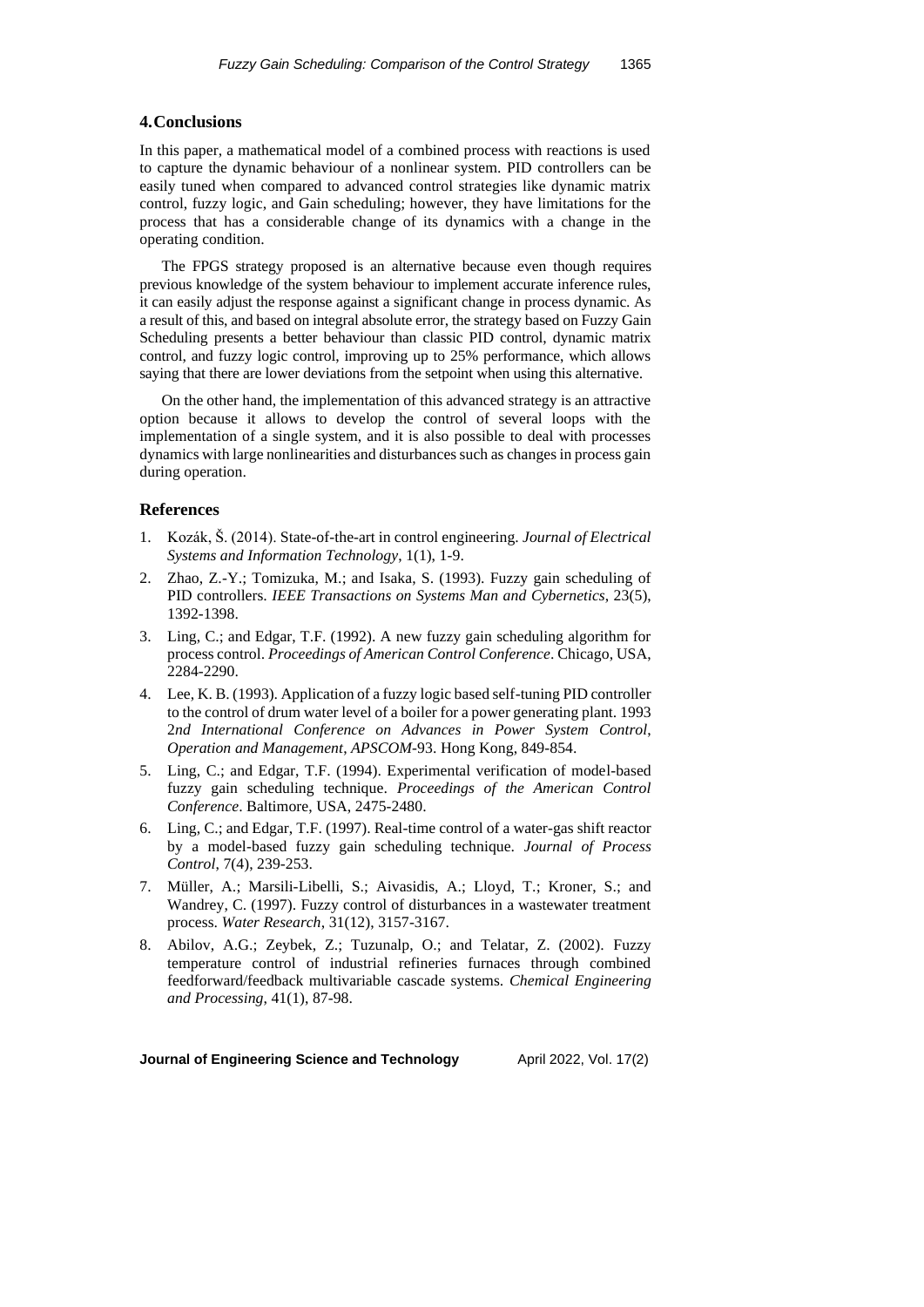- 9. Sarma, P. (2001). Multivariable gain-scheduled fuzzy logic control of an exothermic reactor. *Engineering Applications of Artificial Intelligence*, 14(4), 457-471.
- 10. Çam, E.; and Kocaarslan, I. (2005). A fuzzy gain scheduling PI controller application for an interconnected electrical power system. *Electric Power Systems Research*, 73(3), 267-274.
- 11. Fuente, M.J.; Sainz, G.I.; Alonso, M.; and Aguado, A. (2005). Neuro-fuzzy control of a pH plant. *IFAC Proceedings Volumes*, 38(1), 195-200.
- 12. Fuente, M.J.; Robles, C.; Casado, O.; Syafiie, S.; and Tadeo, F. (2006). Fuzzy control of a neutralization process. *Engineering Applications of Artificial Intelligence*, 19(8), 905-914.
- 13. Juang, Y.-T.; Chang, Y.-T.; and Huang, C.-P. (2008). Design of fuzzy PID controllers using modified triangular membership functions. *Information Sciences*, 178(5), 1325-1333.
- 14. Pan, I.; Das, S.; and Gupta, A. (2011). Tuning of an optimal fuzzy PID controller with stochastic algorithms for networked control systems with random time delay. *ISA Transactions*, 50(1), 28-36.
- 15. White, A.; Choi, J.; Nagamune, R.; and Zhu, G. (2011). Gain-scheduling control of port-fuel-injection processes. *Control Engineering Practice*, 19(4), 380-394.
- 16. Adnan, R.; Tajjudin, M.; Ishak, N.; Ismail, H.; and Hezri Mohd, F.R. (2011). Self-tuning fuzzy PID controller for electro- hydraulic cylinder. *Proceedings of IEEE* 7*th International Colloquium on Signal Processing and Its Applications Self-Tuning*, Penang, Malaysia, 395-398.
- 17. Rodriguez-Martinez, A.; and Garduno-Ramirez, R. (2012). 2 DOF fuzzy gainscheduling PI for combustion turbogenerator speed control. *IFAC Proceedings Volumes*, 45(3), 276-281.
- 18. Yang, Y.; and Bian, H. (2012). Design and realization of fuzzy self-tuning PID water temperature controller based on PLC. *Proceedings of the* 2012 4*th International Conference on Intelligent Human-Machine Systems and Cybernetics*, Nanchang, China, 3-6.
- 19. De La Cruz, H.S.; Botet, C.B.; and Diaz, A.P. (2013). *Enfoques para el análisis de sistemas energéticos: Estudios De casos*. (*Approaches to the Analysis of Energy Systems: Case Studies*)(1st ed.). Barranquilla: Universidad Autónoma Del Caribe.
- 20. Vijaya Chandrakala, K.R.M.; Balamurugan, S.; and Sankaranarayanan, K. (2013). Variable structure fuzzy gain scheduling based load frequency controller for multi source multi area hydro thermal system. *International Journal of Electrical Power and Energy Systems*, 53(1), 375-381.
- 21. Bedoud, K.; Ali-Rachedi, M.; Bahi, T.; and Lakel, R. (2015). Adaptive fuzzy gain scheduling of PI controller for control of the wind energy conversion systems. *Energy Procedia*, 74, 211-225.
- 22. Alsharkawi, A.; and Rossiter, J.A. (2016). Gain scheduling dual mode mpc for a solar thermal power plant. *IFAC-PapersOnLine*, 49(18), 128-133.
- 23. Yang, Y.; and Yan, Y. (2016). Attitude regulation for unmanned quadrotors using adaptive fuzzy gain-scheduling sliding mode control. *Aerospace Science and Technology*, 54, 208-217.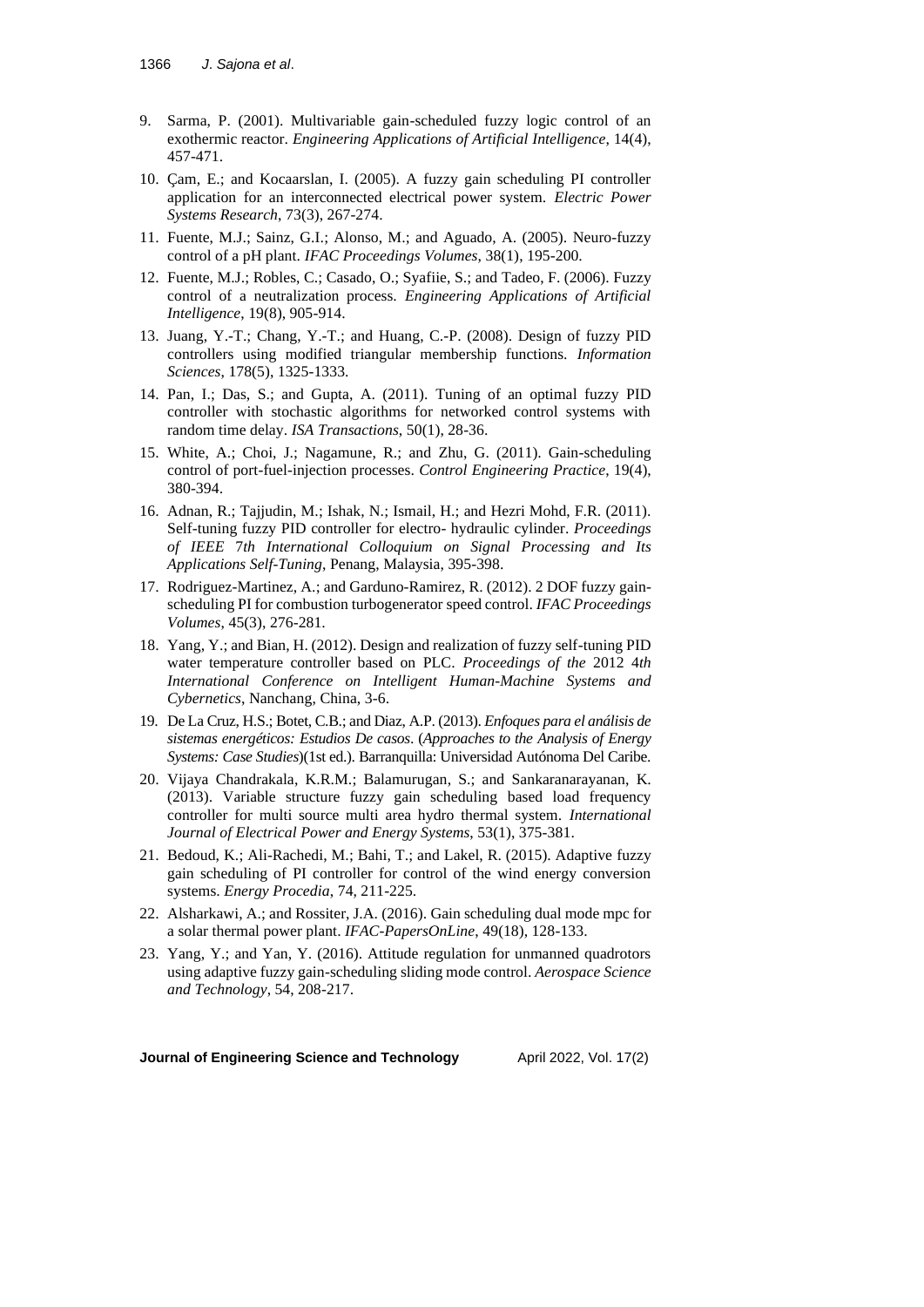- 24. Tavakoli, A.R.; and Seifi, A.R. (2016). Adaptive self-tuning PID fuzzy sliding mode control for mitigating power system oscillations. *Neurocomputing*, 218, 146-153.
- 25. Bingi, K.; Ibrahim, R.; Karsiti, M.N.; and Hassan, S.M. (2017). Fuzzy gain scheduled set-point weighted PID controller for unstable CSTR systems. *Proceedings of the* 2017 *IEEE International Conference on Signal and Image Processing Applications*. Kuching, Malaysia, 289-293.
- 26. Szedlak-Stinean, A.-I.; Bojan-Dragos, C.-A.; Precup, R.-E.; and Radac, M.-B. (2018). Gain-scheduling control solutions for a strip winding system with variable moment of inertia. *IFAC-PapersOnLine*, 51(4), 370-375.
- 27. Wu, Z.; Li, D.; Xue, Y.; and Chen, Y.Q. (2019). Gain scheduling design based on active disturbance rejection control for thermal power plant under full operating conditions. *Energy*, 185, 744-762.
- 28. Sahoo, J.; Samanta, S.; and Bhattacharyya, S. (2020). Adaptive PID controller with P&O MPPT algorithm for photovoltaic system. IETE Journal of Research, 66(4), 442-453.
- 29. Conker, C.; and Baltacioglu, M.K. (2020). Fuzzy self-adaptive PID control technique for driving HHO dry cell systems. *International Journal of Hydrogen Energy*, 45(49), 26059-26069.
- 30. Sahoo, S.K.; Sharma, G.; Panwar, A.; and Bansal, R.C. (2019). Frequency regulation of wind integrated power system using dual mode fuzzy. *Energy Procedia*, 158, 6321-6327.
- 31. Rabaoui, B.; Hamdi, H.; Braiek, N.B.H.; and Rodrigues, M. (2020). A reconfigurable PID fault tolerant tracking controller design for LPV systems. *ISA Transactions*, 98, 173-185.
- 32. Feng, Y.; Wu, M.; Chen, X.; Chen, L.; and Du, S. (2020). A fuzzy PID controller with nonlinear compensation term for mold level of continuous casting process. *Information Sciences*, 539, 487-503.
- 33. Bharathi G.; Kantharao, P.; Srinivasarao, R. (2021). Fuzzy logic control (FLC) based coordination control of DC microgrid with energy storage system and hybrid distributed generation. *International Journal of Ambient Energy*, 42.
- 34. Nayak, P.C.; Mishra, S.; Prusty, R.C.; and Panda, S. (2020). Performance analysis of hydrogen aqua equaliser fuel-cell on AGC of wind-hydro-thermal power systems with sunflower algorithm optimised fuzzy-PDFPI controller. *International Journal of Ambient Energy*, 41, 1-14.
- 35. Puchalski B.; Rutkowski T.A.; and Duzinkiewicz K. (2020). Fuzzy multiregional fractional PID controller for pressurized water nuclear reactor. *ISA Transactions*, 103, 86-102.
- 36. Manap, H.H.; Abdul Wahab, A.K.; and Zuki, F.M. (2021). Control for carbon dioxide exchange process in a membrane oxygenator using online self-tuning fuzzy-PID controller. *Biomedical Signal Processing and Control*, 64, 102300.
- 37. Nguyen, D.-T.; Ho, J.-R.; Tung, P.-C.; and Lin, C.-K. (2021). An improved real-time temperature control for pulsed laser cutting of non-oriented electrical steel. *Optics* & *Laser Technology*, 136, 106783.
- 38. Xu, L.; Wang, Z.; Liu, Y.; and Xing, L. (2021). Energy allocation strategy based on fuzzy control considering optimal decision boundaries of standalone hybrid energy systems. *Journal of Cleaner Production*, 279, 123810.